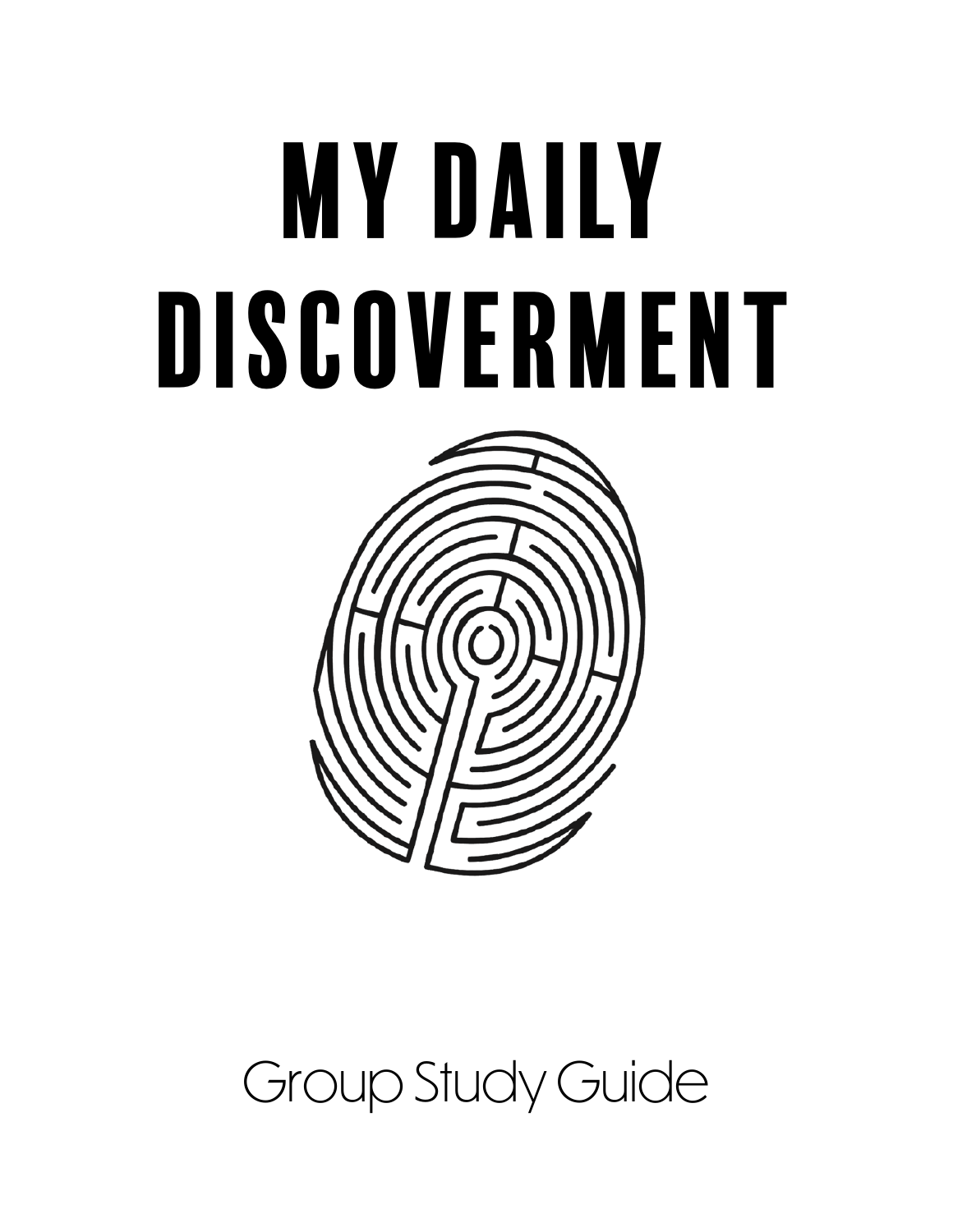## Instruction for Group Leaders:

My Daily Discoverment is set up as a resource for individual use, offering 40 days of vocational discernment for young adults. There are reflection questions and spaces for journalling, as well as prayers to help guide people through the process.

That said, there can be great benefit when people combine their individual study and discernment with a group experience. The following guide is suggested as a framework for bringing together people who are working through My Daily Discoverment on their own.

This guide suggests having three different sessions with your group, at convenient breaks in the 40 day journey.

Session 1 looks at the material covered in days 1 through 12, asking the questions... Who is God? Who am I? and What does God do?

Session 2 looks at material from days 13 through 27, the section asking... What am I called to do?

Session 3 looks at material from days 28 through 40, asking... How do I make decisions? and How do I live the decisions I make?

You likely have a format in mind for how your group may function, based on other experiences you've had of group studies. If not, you may wish to consider including the following each time you gather…

| Check-in: | Welcome everyone into the space and check the emotional temperature<br>of the room. Remind participants of agreed upon norms or covenants. |
|-----------|--------------------------------------------------------------------------------------------------------------------------------------------|
| Worship:  | Take a moment to pray together, light a candle, and/or share a piece of<br>centring music.                                                 |
| Discuss:  | Enjoy some conversations using the questions provided and/or make<br>space for participants to raise questions from the readings.          |
| Apply:    | Invite participants to reflect on the progress they are making or seeing in<br>others.                                                     |
| Prayer:   | Close your time together by praying for each other.                                                                                        |

Of course, feel free to adapt this format to meet the needs of your particular group.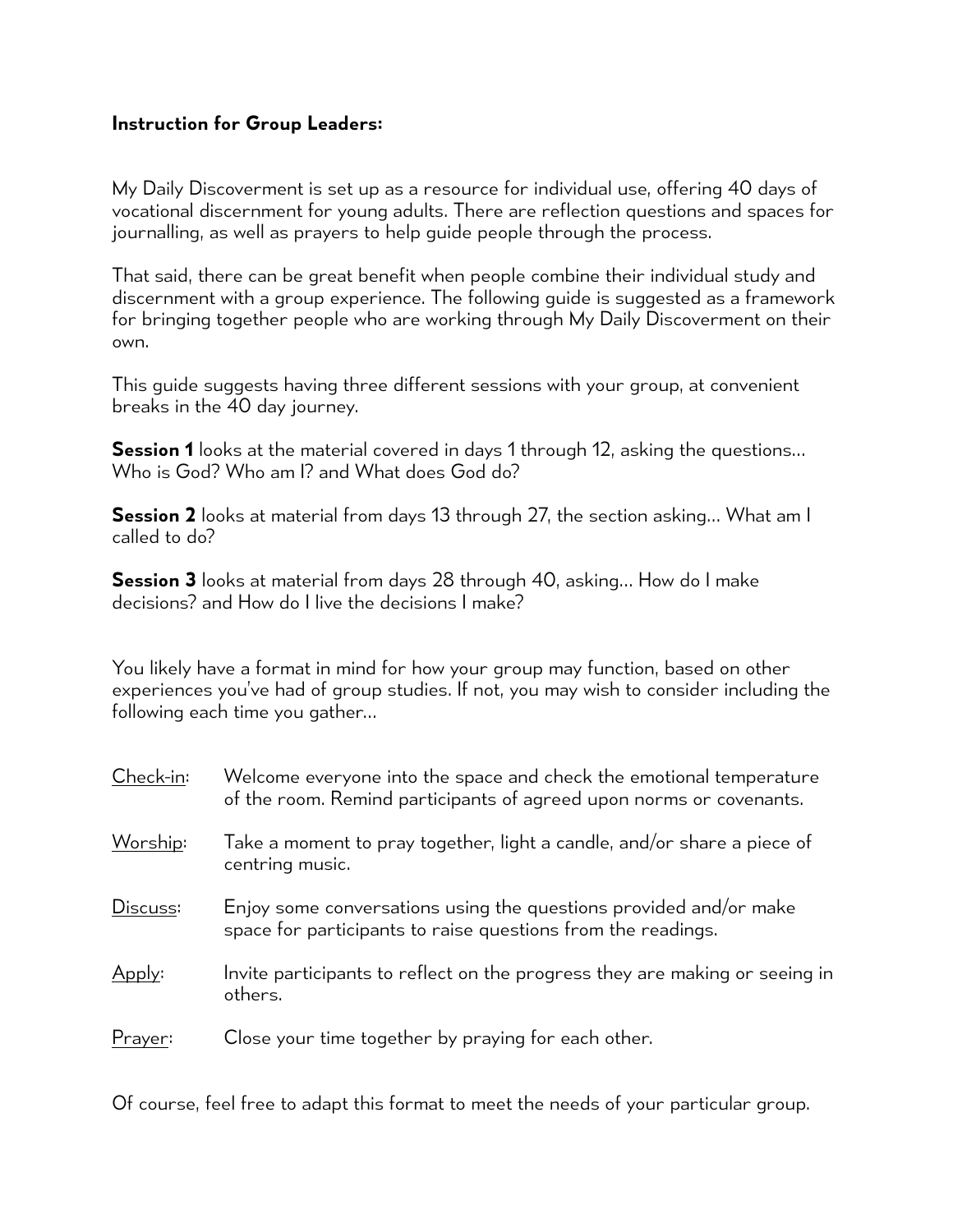## Session 1 Days  $1 - 12$

Over the course of the first 12 days, participants will have considered the questions… Who is God? Who am I? What does God do?

That covers a lot of ground, so expect the conversation in this first group session to be wide. Here are some prompts to help you enter into a meaningful conversation. Feel free to engage some of them after you take time to check-in and worship together.

*What intentions, hopes, or expectations did you carry with you into the start of this process? Have they shifted at all, now that you are 12 days in?*

*What about the structure of this practice do you find engaging or challenging?*

*This resource uses the language of discovery as a way of talking about discernment and becoming aware of what God reveals to us. How do you respond to the language of discovery? Is there other language you would choose instead?*

*Why is knowing the character of God a valuable starting point for a practice of discernment? Is it? What other starting points might be worth considering?* 

*Discernment can sometimes feel like dancing with divine mystery and revelation. How comfortable are you with mystery and revelation? What helps you navigate the mystery and revelation in your life?*

*What do you consider to be important aspects of your identity? How might those pieces inform your sense of God's call upon your life? How does an identity as a beloved child of God disrupt or affirm your existing sense of identity?*

*Where have you sensed God's activity in your life? Does that activity align with or challenge the idea of God's healing work in the world?* 

*Where do you hope this practice might lead you in the days and weeks ahead?*

As the conversation comes to its natural close, invite participants to share a hope that they have for each other, or to celebrate a gift that they have received from the time together.

End the session in prayer, and make plans for the next gathering.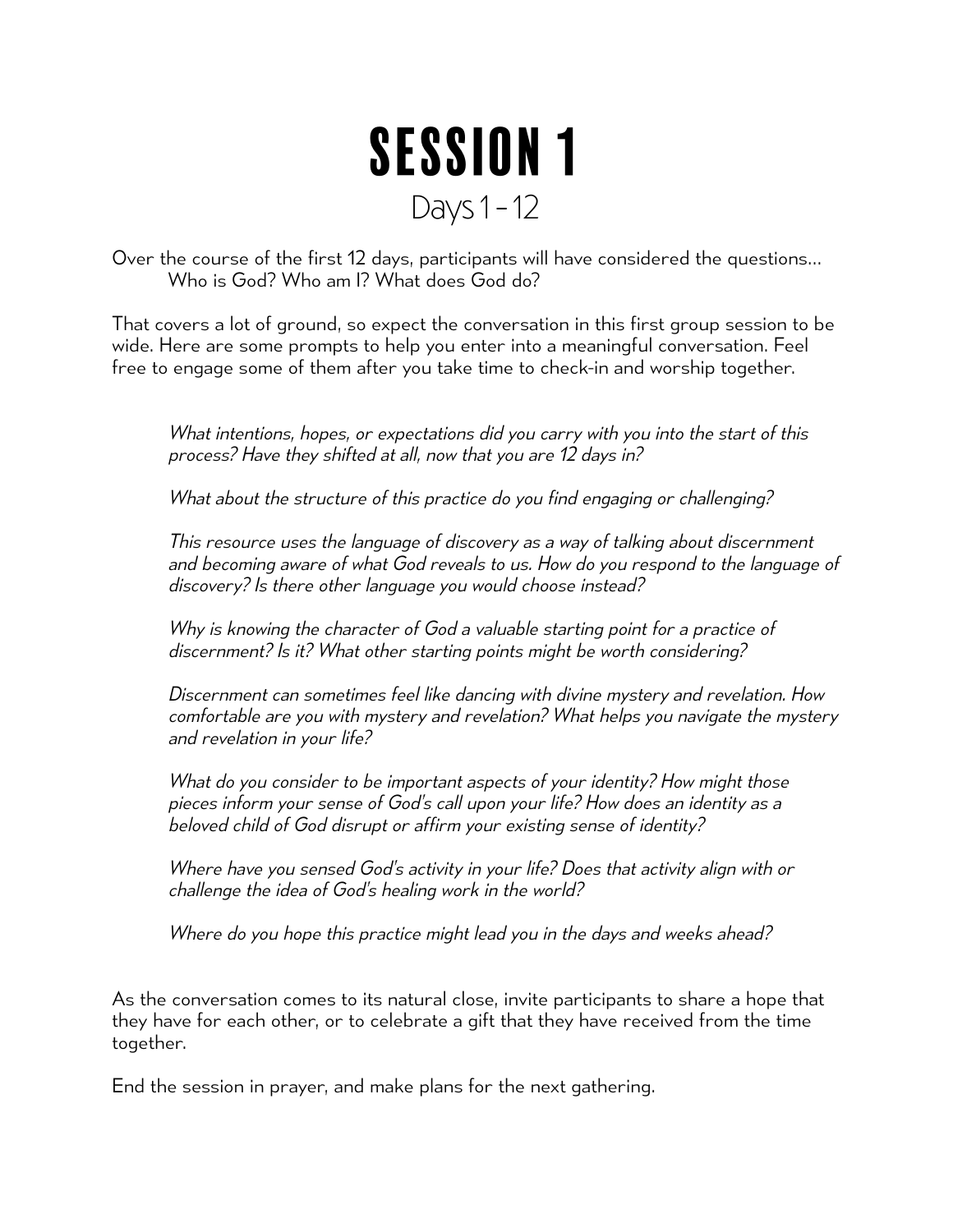

Over the course of these 15 days, participants will have considered the question… What am I called to do?

This section gets at the topic of vocation and calling, a new consideration for many young adults - and hopefully one that resonates. Feel free to invite clarifying questions from any of the readings, or use some of the following questions to guide your discussion, after a time of check-in and worship.

*Where have you encountered the language of vocation and call before? What expectations do those words hold for you?*

*The terms vocation and call both draw on imagery of a divine voice. Where have you encountered the voice of God in your life? What might you suggest to someone who hasn't experienced it? What other language might help God's invitation come alive?*

*One's vocation has the potential to be so much more than your employment. Why do we gravitate there first? What is it about the demands of career and employment that limit our imagination about a meaningful life? What aspects of your life outside of career might contribute to a sense of God's call in your life?*

*Discerning a vocation can feel highly individualized, but at the same time connects us to the needs of others and the world around us. How do you sense God calling you to hold both your individual and communal concerns together? What helps you achieve balance between these demands? Is balance the right word?*

*How do you respond to the idea of vocational seasons? How do you distinguish between the parts of your vocation that are time-limited, and those that are life-long commitments? Where have you seen evidence of people being faithful to God through different seasons of living?*

*What do you find to be a faithful understanding of work? When have you experienced the joys as well as the challenges of pursuing meaningful labour? What are some red flags that tell you when your work life is not what it should be?*

As the conversation wraps up, invite participants to share a word or statement from the time together, that they're going to think more about in the coming days.

End the session with prayer, and make plans for the final gathering.